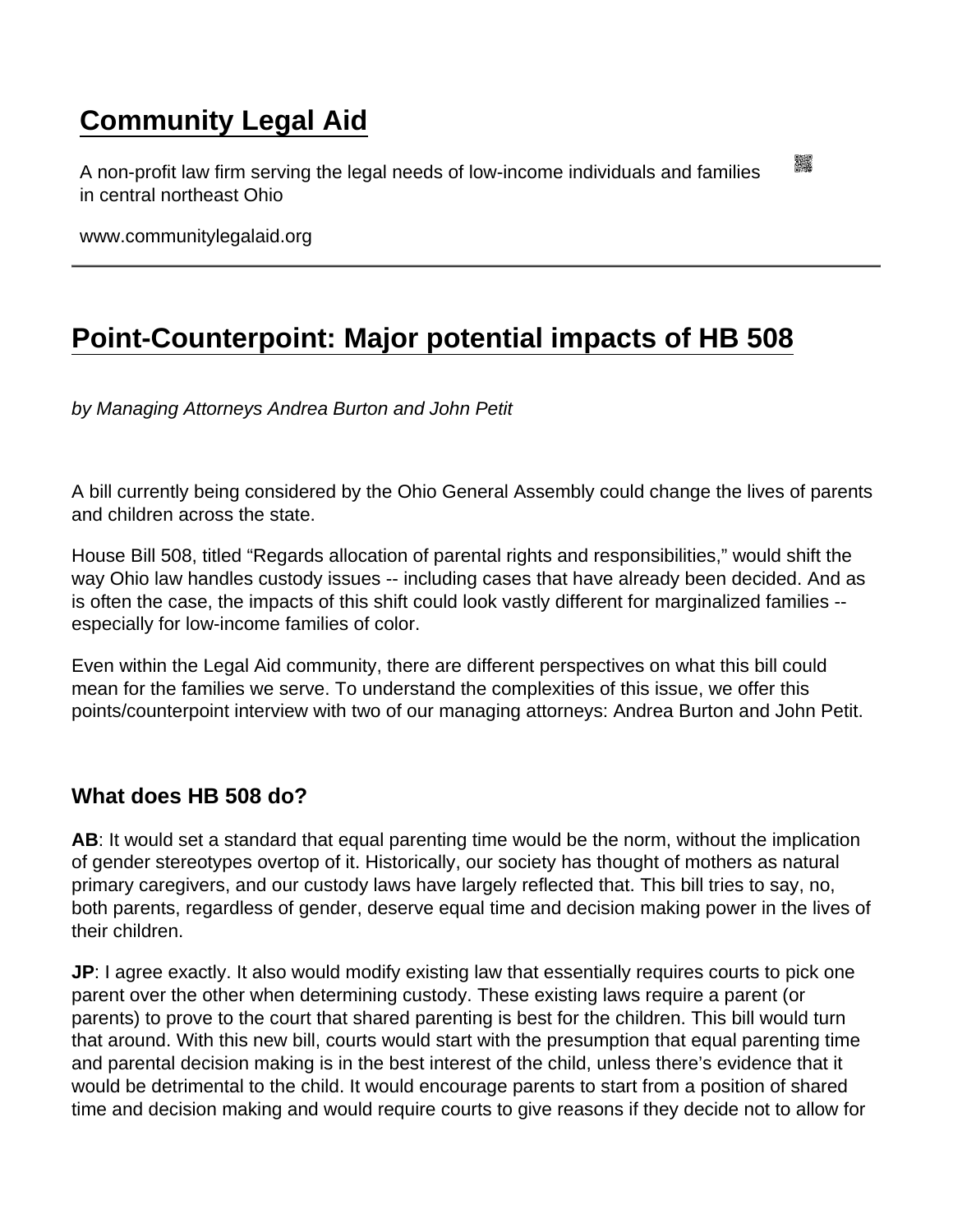a shared model.

#### **How will this bill impact low-income families?**

**JP**: It would have a positive impact for parents who lack resources or who have been viewed traditionally as unworthy of equal time with their children. Historically, fathers have had to fight in court to get equal time and decision making with their kids. In an adversarial court system, parents have to artfully litigate that issue. For fathers who don't have the resources to hire an attorney, that can be difficult, if not impossible, to do. This law would help to level the playing field by giving responsible fathers the presumption of an equal opportunity to be involved in their kids' life. Although fathers have historically had to fight to be on equal footing, the law equally applies to mothers who may be facing an uphill battle to assert the right to shared time and decision making against the other parent who may have used wealth and privilege to gain an unfair advantage with the court.

**AB**: I think it's a complicated question. The bill would make it so that all courts are on the same baseline when it comes to custody, and that's a good thing, to have uniformity there.

It also would eliminate the bias in existing law against people with children who are unmarried. Under current law, if you are married, the assumption is that you live in the same house and share parenting time and responsibilities. But if you are unmarried, the law assumes that mom is the primary caregiver and will be the best for primary custody/decision making. This bill would eliminate that different treatment.\*

There's also a racial component, and we do a disservice by not specifically saying "poor Black families, or poor Hispanic families." When these particular groups of people go to court, our experience shows a bias against giving males equal parenting time. This bill (we think) would eliminate that bias because everyone would start from the same point, regardless of race.

The problem with bills that try to remediate these racial issues is that they often create loopholes that can be exploited. In a case where one parent is rich and holds all the family's resources, it doesn't necessarily mean that that parent is better suited (or suited at all) to be a caring and nurturing parent. It creates a differential power dynamic. And that power dynamic would also be replicated in situations where there is domestic violence. So there may be places where the actual outcomes are counterintuitive to the intent of the bill.

#### **What would this bill mean for Legal Aid clients?**

**AB**: That's a hard question. I have represented mothers and fathers, and I've represented all races. I've also represented victims of domestic abuse, whether physical or emotional.

The issue I see isn't about gender. I hope there is a cultural shift in how we (as a society) view people's ability to parent that often arises because of gender, and I hope this bill and these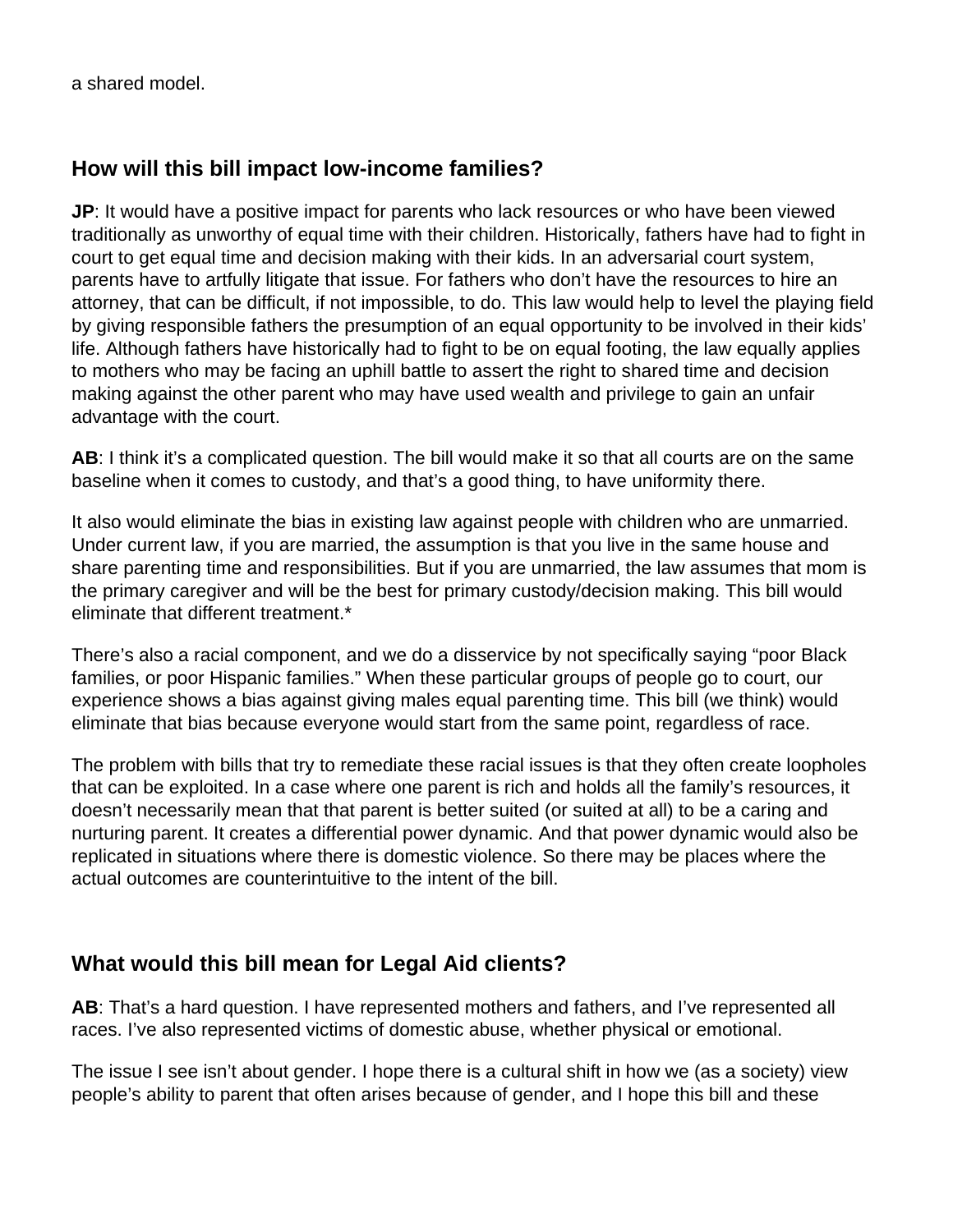discussions are the push that makes that happen.

My biggest concern would be for people who are unsafe. People who are abusive could exploit this as a tool over their victims. I've seen countless examples of abusers threatening custody challenges or "taking kids away" as a means of exerting control over their victims. This is especially worrisome when the victim of abuse has a troubling history, such as past drug use, prostitution, or mental health issues, that often stems from their abuser's control over them. This form of manipulation is abusive all on its own and can be re-traumatizing to a survivor.

The other concern I have is that when it comes to custody, the court's focus shouldn't be what's in the best interest of the parents -- it should be what's in the best interest of the child. If shared parenting time is in the best interest of the child, then it isn't detrimental. But in cases where parents want equal time as a way out of paying child support, or who pass the actual day-to-day work of parenting off to another adult (like a grandparent), that's not the intent.

The last thing I'll say here is that this bill has the potential to disrupt thousands of lives in a potentially traumatic way. Because the bill is retroactive, it wouldn't just apply to new custody cases moving forward. Any formerly resolved custody case would be able to be re-opened. Having a mechanism to ensure changes to people's lives would be as least disruptive as possible would be important. Using transitional shared parenting agreements, for example, would allow parents who haven't had much contact with their children previously to build a relationship with them, rather than just jumping into 50/50 time with an adult they barely know. It also gives the parent the time they need to get acquainted with their child's life: Where is their doctor's office? Do they have an IEP and need extra resources in school? All of these things can cause high anxiety for everyone involved, including the child, it would be important to make sure we're taking the right steps in order for this to be effective.

**JP**: I do think it would make the road much easier for parents who don't already have parenting time order and want it. It would provide a pathway to get a much more balanced parenting time order than they would have had before.

The nature of family law cases is that each one is different, and so much of the outcome depends on the facts of a particular case. Take a father who has already had substantial time with his child and is simply wanting to formalize his visitation schedule in court. I would say this legislation is good news for that father. He would likely be able to more successfully advocate for shared time based on the change in the law. Rather than having to convince the court that that time would be good for the child, it would be up to the court to make specific findings that it would be detrimental to the child for him to have that time. That's because the court would be starting from the assumption that equal parenting time is the baseline.

But for a father who hasn't had much contact with his child, I don't think it's going to have a substantial impact immediately. Some parents need time to build a relationship with their children and to transition to more of a shared role. And since this bill doesn't really address those transitional periods explicitly, I don't know if it really would help that father until he has established more of a presence in the child's life.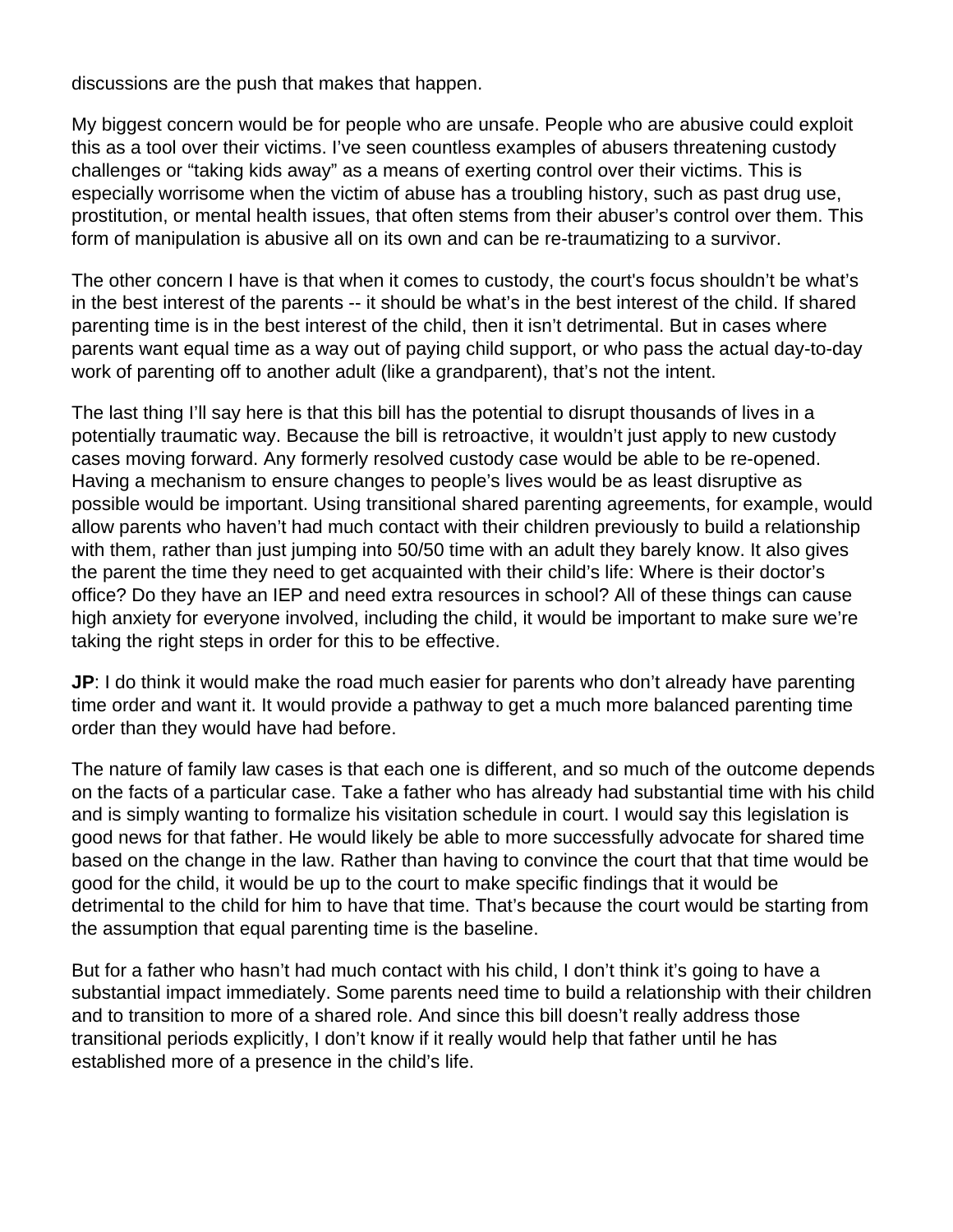The other way this bill could benefit our clients is by creating a system that starts mothers and fathers on equal footing, regardless of background, economic status, race, ethnicity, or other demographics. Our current system is set up based on implicit biases -- mothers are primary caregivers; wealthy parents are more capable than low-income; white parents are more likely to be involved than parents of color. As an attorney representing fathers, I've witnessed first-hand this bias. When representing white fathers, I've never had opposing counsel suggest that the reason my client has a nice car and dresses well is because he's a drug dealer. But I've had that happen twice with Black fathers, and both times, those claims were baseless. These are the barriers our clients come up against. And having the law start both parents out on equal footing could help start to level the playing field.

### **Are there things that could make this bill better for Legal Aid clients?**

#### **AB**: Emphatically, yes.

(1) The language around what is harmful or helpful to the child: The current standard in existing law for determining custody is what is in the "best interest" of the child. This bill uses different language that presumes shared parenting is in the best interest of the child, unless shared parenting would cause harm to them in some way. The goal shouldn't be, will equal time with this parent cause the child harm? The goal should be, will equal time with this parent give the child the best opportunity to thrive?

(2) Different standard of proof for victims of domestic abuse: The way this bill lays out proving that shared parenting would be harmful is very high, higher than all other states who have similar custody laws, except for one. This wouldn't be so problematic if there was a separate caveat for people who have established (or who can establish) that they are a victim of domestic violence. Making it so difficult to prove that domestic violence, child endangerment, or abuse or neglect has occurred is a burden on people who have already been victimized, and can be used as a weapon by their abuser. The language of the bill could be modified so that the standard would be lower for having to prove that these events occurred.

(3) Distinction between equal parenting time and equal decision making: As it stands, the bill speaks about these two things as if they are one in the same. This is great, as long as parents agree on decisions for their child. But what happens when one parent thinks their child should get vaccinated, and the other doesn't? What happens when one parent signs their child up for football, but the other opposes? Is the court going to have to get involved in every decision in the child's life? Are the parents going to have to pay for mediation services, because that presents a cost barrier to low-income families. The reality of people's lives are just much more complicated than that.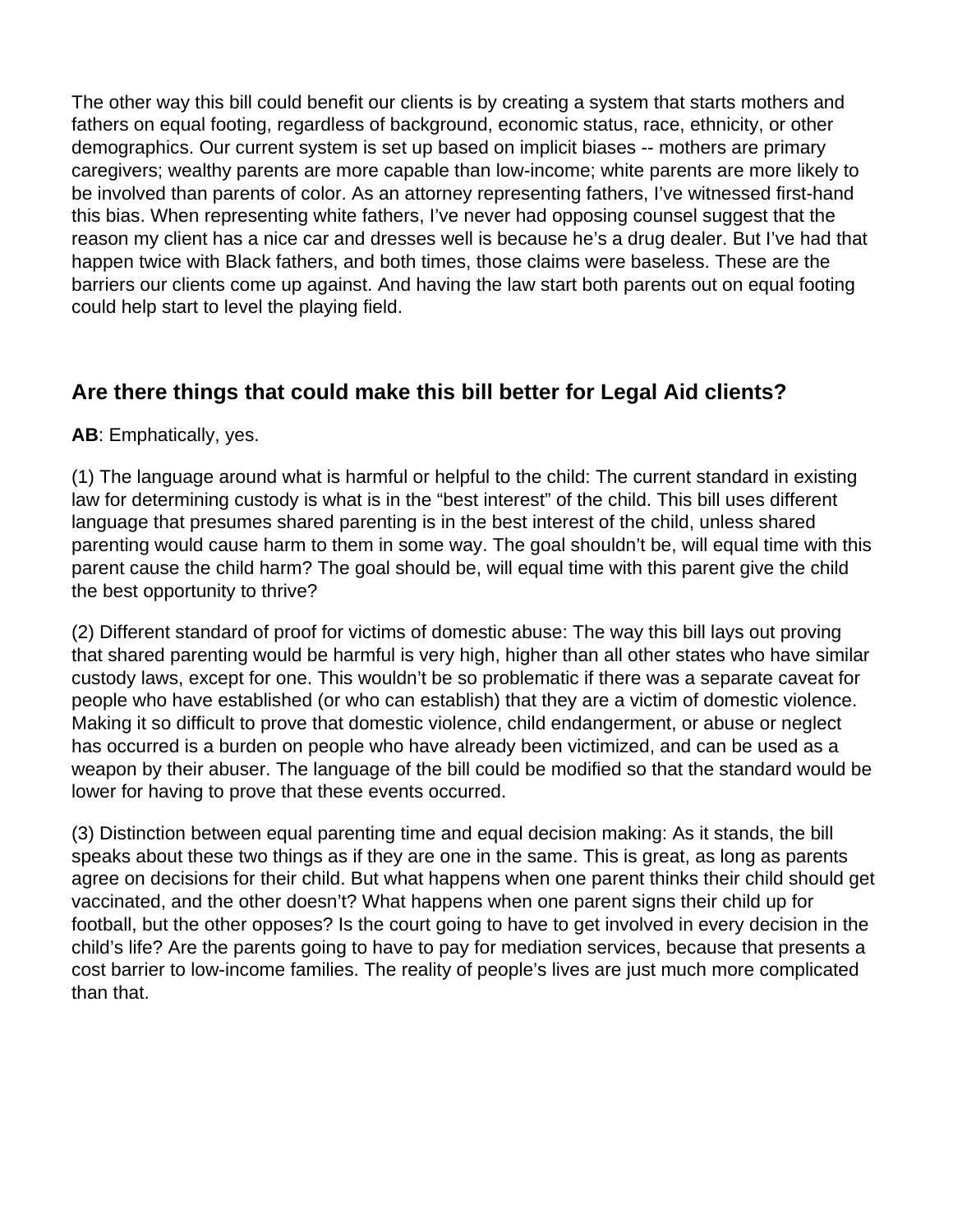(4) Transitional schedules: Include a requirement that courts provide template parenting time schedules, including transitional schedules, that parents can begin working from. Right now, some courts have these available, while others do not. Having these in place would make the process much smoother for families, if this bill is passed.

**JP**: This is one area that Andrea and I don't fully agree on, although we agree in principle on some of these things.

(1) Best interest and burden of proof: I take almost the opposite view. Why would we think courts are in a better position to make decisions for families than parents are? What I like about this bill is that it would leave the decision power to the parents. I think it should be a high burden for the court to come in and say: We don't think this parent should have the same rights as the other parent. Rather than starting with the presumption that the court needs to pick one parent over the other for custody, this bill would presume that both parents are capable of being caring and nurturing parents. Courts should have a high burden of proof to negate shared parenting, especially when both parents agree to share responsibilities. Now, this is obviously easier when parents agree with each other and gets more complicated when they don't. However, presuming shared parenting is in the best interest of the children unless it is shown to be detrimental feels right and just. The bill has sufficient safeguards to protect parents who are victims of domestic abuse and children from irresponsible parents.

(2) Funding: As Legal Aid advocates, we look at these issues from the perspective of our clients. And our client base has difficulty accessing the court -- and when I say "court," I mean the structures and processes that go along with that. There's often a gap between what wealthy individuals and low-income individuals can access. For example, the court may recommend a guardian be appointed in a custody case. This is an impartial person (usually a lawyer) who interviews all the parties involved and makes recommendations to the court based on what they think is in the best interest of the child. They can often easily construct transitional schedules and address any problems as they arise. But guardians cost money, and many times, our clients don't have the ability to pay for that. So allowing for some funding to cover these types of costs when they arise would be important.

(3) Referencing transitional schedules: Like Andrea said, I think it would be very helpful to have these, especially in cases where there hasn't been a lot of contact with one parent. Having a requirement of the court to consider this as a pathway for parents to build relationships with their children would be beneficial to all involved.

(4) Affidavits: Current law allows grandparents to act as a caretaker for a child by filing a simple form (affidavit) with the court. This gives them the authority to enroll the child in school or seek medical treatment without having to go to court. Current law does NOT give parents, or in particular, fathers the same consideration. If a child is abandoned or willfully given to a father from the mother, he cannot get them into a new school or doctor until he goes to court. This bill could be improved by addressing this unmet justice gap.